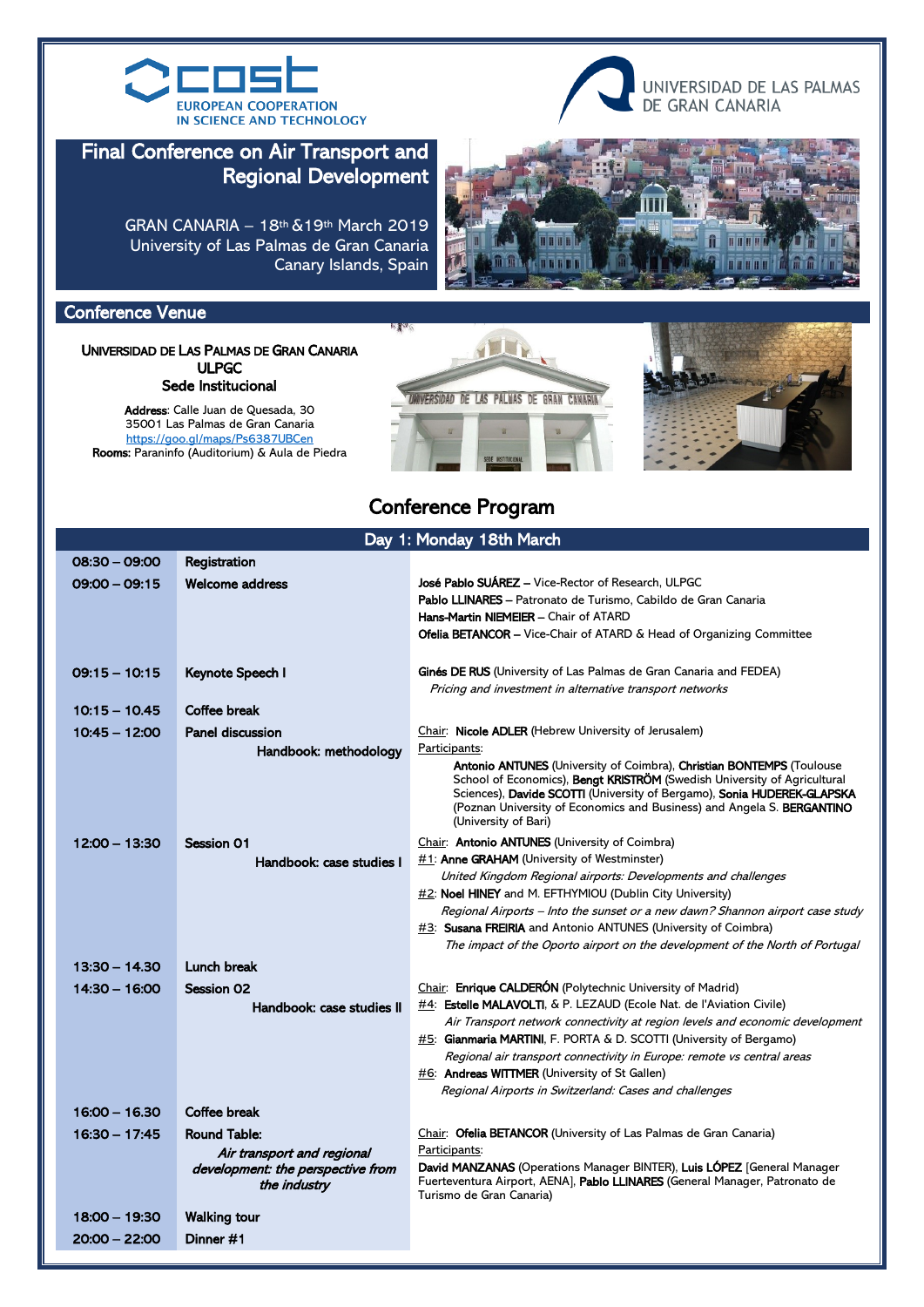| Day 2: Tuesday 19th March |                                     |                                                                                                                                                       |                            |                         |  |  |  |
|---------------------------|-------------------------------------|-------------------------------------------------------------------------------------------------------------------------------------------------------|----------------------------|-------------------------|--|--|--|
| $09:00 - 10:00$           | <b>Management Committee Meeting</b> |                                                                                                                                                       |                            |                         |  |  |  |
| $10:00 - 11:00$           | Keynote Speech II                   | <b>Leonardo J. BASSO</b> (University of Chile)                                                                                                        |                            |                         |  |  |  |
|                           |                                     | Frequent flyer programs: from miles per distance to points per dollar                                                                                 |                            |                         |  |  |  |
| $11:00 - 11.30$           | Coffee break                        |                                                                                                                                                       |                            |                         |  |  |  |
| $11:30 - 13:00$           | <b>Session 03</b>                   | Chair: Gianmaria MARTINI (University of Bergamo)                                                                                                      |                            |                         |  |  |  |
|                           | Handbook: policy implications I     | #7: Jurgen MÜLLER (Berlin School of Economics), P. FORSYTH & H-M. NIEMEIER                                                                            |                            |                         |  |  |  |
|                           |                                     | Airport regulation in Europe - Lessons from 10 European Countries                                                                                     |                            |                         |  |  |  |
|                           |                                     | <b>#8: Pilar SOCORRO</b> & O. BETANCOR (University of Las Palmas de Gran Canaria)                                                                     |                            |                         |  |  |  |
|                           |                                     | Subsidies to promote air transport connectivity when carriers have market                                                                             |                            |                         |  |  |  |
|                           |                                     | power: passenger-based policies versus route-based policies<br>$#9$ : Florian ALLROGGEN and <b>Bert LENAERTS (University of Hasselt)</b>              |                            |                         |  |  |  |
|                           |                                     | Connectivity, network effects and Public Service Obligations                                                                                          |                            |                         |  |  |  |
| 13:00 - 14.00             | Lunch break                         |                                                                                                                                                       |                            |                         |  |  |  |
|                           |                                     |                                                                                                                                                       |                            |                         |  |  |  |
| $14:00 - 15:30$           | <b>Session 04</b>                   | Chair: Javier CAMPOS (University of Las Palmas de Gran Canaria)                                                                                       |                            |                         |  |  |  |
|                           | Handbook: policy implications II    | #10: Volodymyr BILOTKACH (Newcastle U.), B. BUBALO, J. MÜLLER & G. SAVIC<br>Changes in ownership and governance structure of French regional airports |                            |                         |  |  |  |
|                           |                                     | $\#11$ : <b>Estelle MALAVOLTI</b> (Ecole Nationale de l'Aviation Civile) & F. MARTY                                                                   |                            |                         |  |  |  |
|                           |                                     | State aids granted by regional airports: a two-sided market                                                                                           |                            |                         |  |  |  |
|                           |                                     | #12: Andreas PAPATHEODOROU (University of the Aegean)                                                                                                 |                            |                         |  |  |  |
|                           |                                     | The airline - airport - tourism destination authority relationship                                                                                    |                            |                         |  |  |  |
| $15:30 - 16:00$           | Coffee break                        |                                                                                                                                                       |                            |                         |  |  |  |
| $16:00 - 16.30$           | <b>Other ATARD Related results</b>  | Volodymyr BILOTKACH & Frederick DOBRUSZKES                                                                                                            |                            |                         |  |  |  |
| $16:30 - 17:30$           | <b>Round Table:</b>                 | Chair: Hans-Martin NIEMEIER (Bremen University of Applied Science)                                                                                    |                            |                         |  |  |  |
|                           |                                     | Participants:                                                                                                                                         |                            |                         |  |  |  |
|                           | Air transport and regional          | Antonio ANTUNES (University of Coimbra), Jagoda EGELAND (International                                                                                |                            |                         |  |  |  |
|                           | development: main research          | Transport Forum, OECD), José-Doramas JORGE (European Investment<br>Bank), Nicole ADLER (Hebrew University of Jerusalem) and Leonardo J.               |                            |                         |  |  |  |
|                           | challenges                          | <b>BASSO</b> (University of Chile)                                                                                                                    |                            |                         |  |  |  |
| $17:30 - 18:00$           | <b>Project Closure:</b>             | <b>Hans-Martin NIEMEIER</b>                                                                                                                           | <b>Antonio ANTUNES</b>     | <b>Anne GRAHAM</b>      |  |  |  |
|                           | The future of ATARD                 | Ofelia BETANCOR                                                                                                                                       | Gianmaria MARTINI          | <b>Enrique CALDERON</b> |  |  |  |
|                           |                                     | Nicole ADLER                                                                                                                                          | <b>Volodymyr BILOTKACH</b> |                         |  |  |  |
| $20:00 - 22:00$           | Dinner #2                           |                                                                                                                                                       |                            |                         |  |  |  |

#### Registration

Conference attendance is free of charge for all participants, although PREVIOUS REGISTRATION is strictly required.

Please **CLICK HERE** for registering.

There is a budget to cover travel and other expenses of eligible ATARD COST members as well as of selected non-ATARD COST members subject to confirmation. Meals attendance is at the expense of delegates and set at 20 euros per meal; eligible participants will be subsequently able to claim this money back from COST organisation.

# Local Organizing Committee

Dr Ofelia Betancor, Dr Javier Campos, Dr Pilar Socorro, Mr Ubay Pérez and Mrs Claudia Benítez.

Please feel free to contact us at [grancanariaatard2019@gmail.com](mailto:grancanariaatard2019@gmail.com)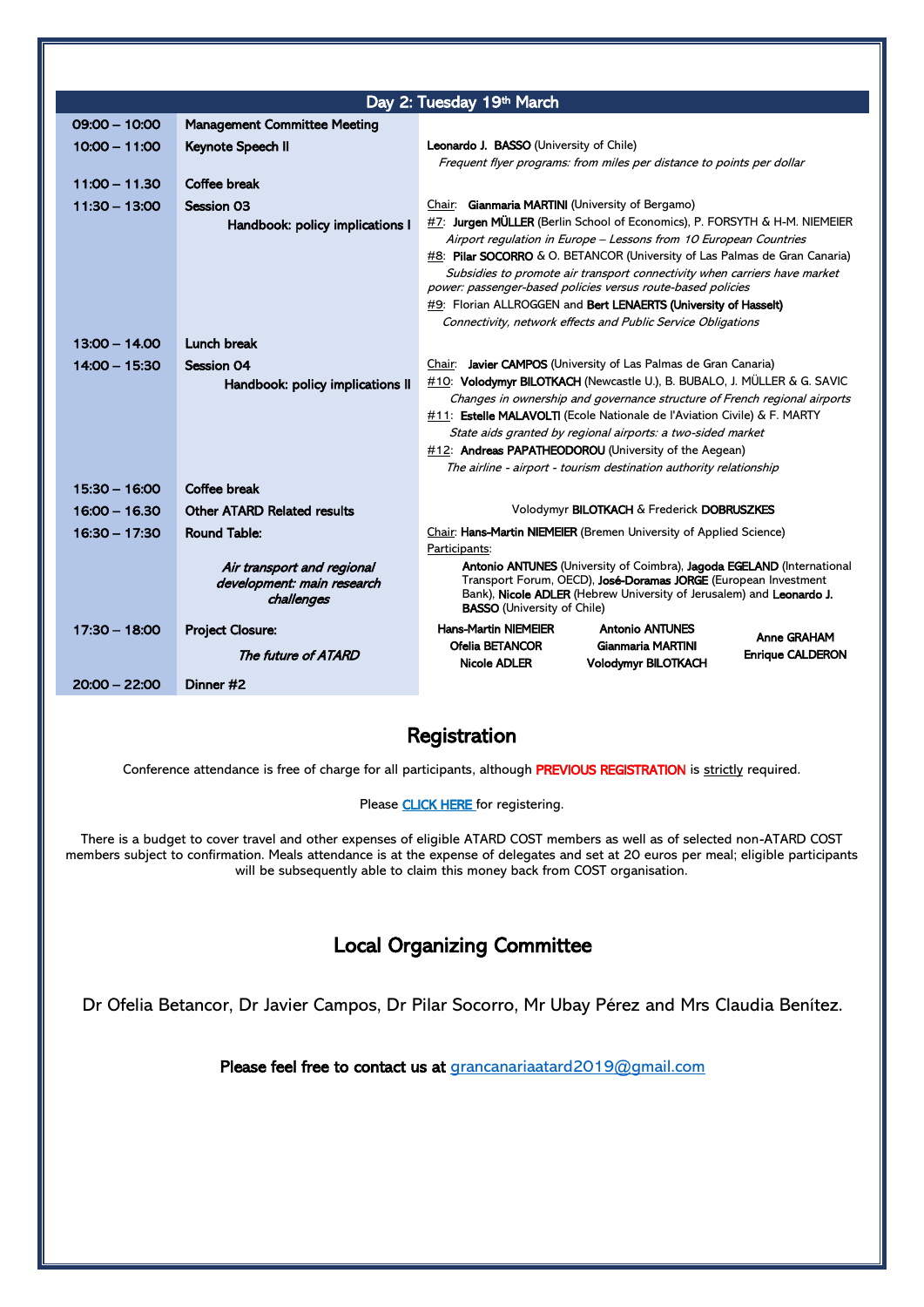# Practical Information

Lunches & Dinners

**Transportation** 

Social activities

Coffees and lunches will be served at the conference venue on a self-service basis Dinner #1 (March 18th, 20:00) will take place at restaurant **Allende Triana** [ SC Calle Domingo J Navarro, 16] Dinner #2 (March 19th, 20:00) will take place at [AC Hotel Gran Canaria.](https://achotels.marriott.com/) [ $\boxtimes$  Calle Eduardo Benot, 3] A Welcome Dinner (Sunday 17<sup>th</sup>, 19:00) will take place at *Club Victoria* [ $\boxtimes$  Paseo de Las Canteras, 4] Although most activities will take place in the same venue, local transportation information about city bus services [\(Guaguas\)](https://www.guaguas.com/) and taxis can be also obtained from the organization. From the airport to the city centre, bus services by the firm [Global](https://www.guaguasglobal.com/lineas-horarios/informacion-turistica/aeropuerto/) are available (3€) every 30 minutes to the [San Telmo](https://goo.gl/maps/Z52UzMgVDhR2) and [Santa Catalina](https://goo.gl/maps/MH3YExaGswp) bus stations. The equivalent taxi fare is 30 euros approximately. A guided walking tour around the historic neighbourhood of Vegueta will be offered, free of charge, on Monday 18<sup>th</sup> (18:00-19:30) This tour will depart from the conference venue and will conclude at the Allende Triana Restaurant.